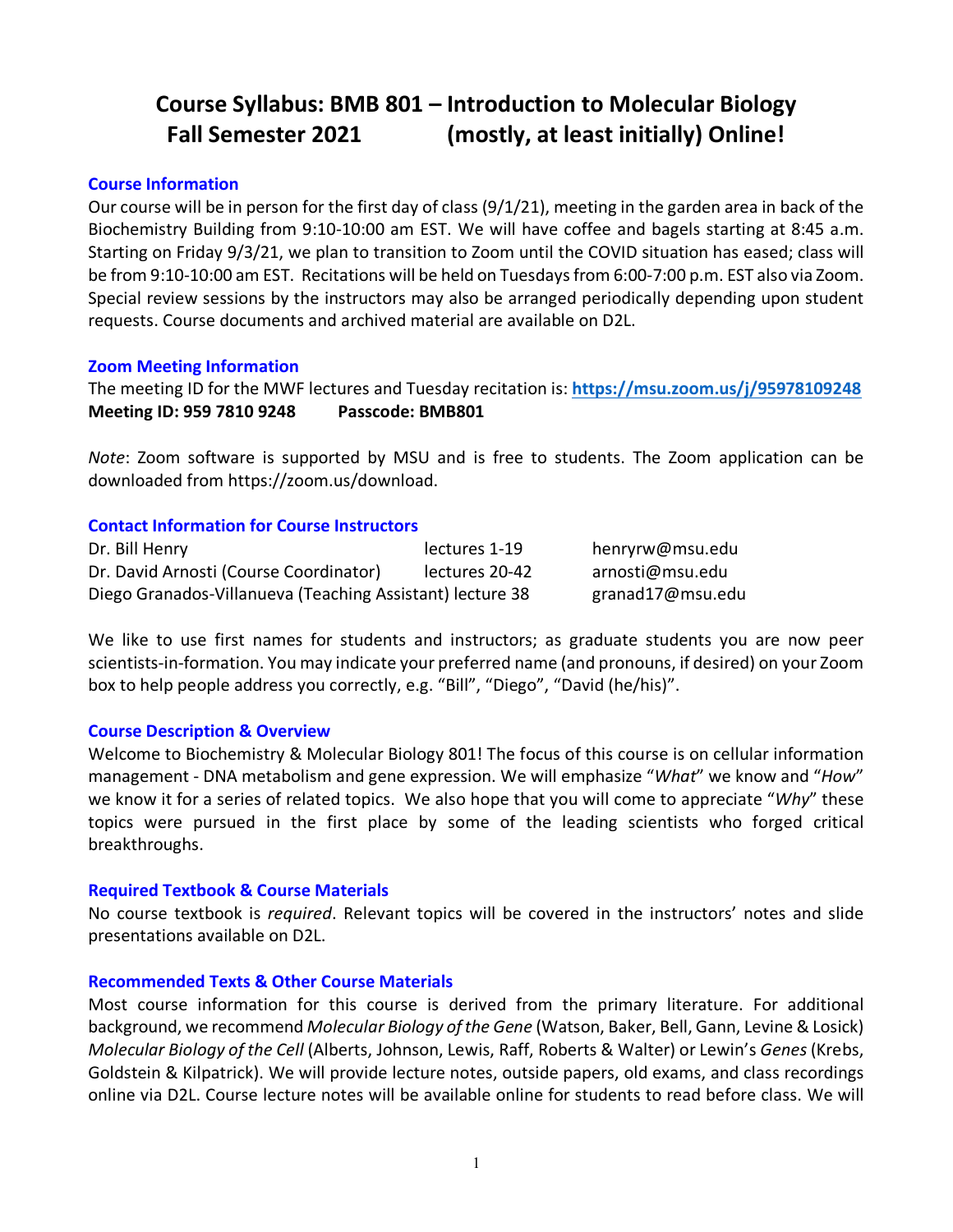aim to have notes available at least a week in advance, so that students can read material before class – an important step for "flipped classrooms".

To access course material:

- \* Sign on to "D2L" https://d2l.msu.edu/d2l/loginh/
- $*$  Log on with your account name before the  $\omega$  (e.g. arnosti) + password (the course is titled: FS21-BMB-801-001 Molecular Biology)
- \* Features
	- 1. Course Syllabus
	- 2. Course Announcements
	- 3. Background information on molecular biological techniques
	- 4. Lecture Notes (PDF format)

*Note:* For further studies of the primary literature, you will need to obtain your own copies of papers. As an MSU student, you can access most journals that are behind paywalls by going through the MSU library and entering the journal name: https://libguides.lib.msu.edu/eresources/ejournals

## **Study Groups**

Although you will doubtlessly find it useful to review concepts on your own, we strongly encourage all students to also participate in student-organized study groups to discuss more general themes and approaches. We will facilitate introductions to your peers throughout the semester to make getting to know people, and getting together outside of class, easier.

## **Course Objectives & Expectations**

The long-term mission of this course is to enable students to cognitively participate in the modern scientific enterprise. We will accomplish this goal by (1) enhancing your scientific knowledge base and (2) highlighting intellectual approaches to the scientific process. After completion of this course, students should be able to understand biological processes at a molecular level and communicate these details to an audience in a clear and concise manner. We additionally expect that students will begin to apply these principles to novel situations reflective of the scientific exploration process. The material presented in this course is expected to provide a solid foundation for success with comprehensive preliminary exams, expected in the near future for many of you.

## **Grading**

Grades will be based on two oral exams (50%) and written assignments (45%), as well as credit for participation (5%). Two of the written assignments will be crafted in teams with collaboration among team members encouraged. These assignments will follow the general format for a NIH R01 grant submission, but in a much briefer format (5 page max). Details of the written assignments will be provided at a later date. The topic(s) for the individual oral exams will be derived from topics discussed in the class, and the content covered in the written assignments. We will test the student's knowledge of relevant material, as well as ability to interpret and design experiments. The purpose of using these diverse types of assessment is to solidify thinking about applying knowledge of processes and approaches, and to provide practice for the second year qualifying exam.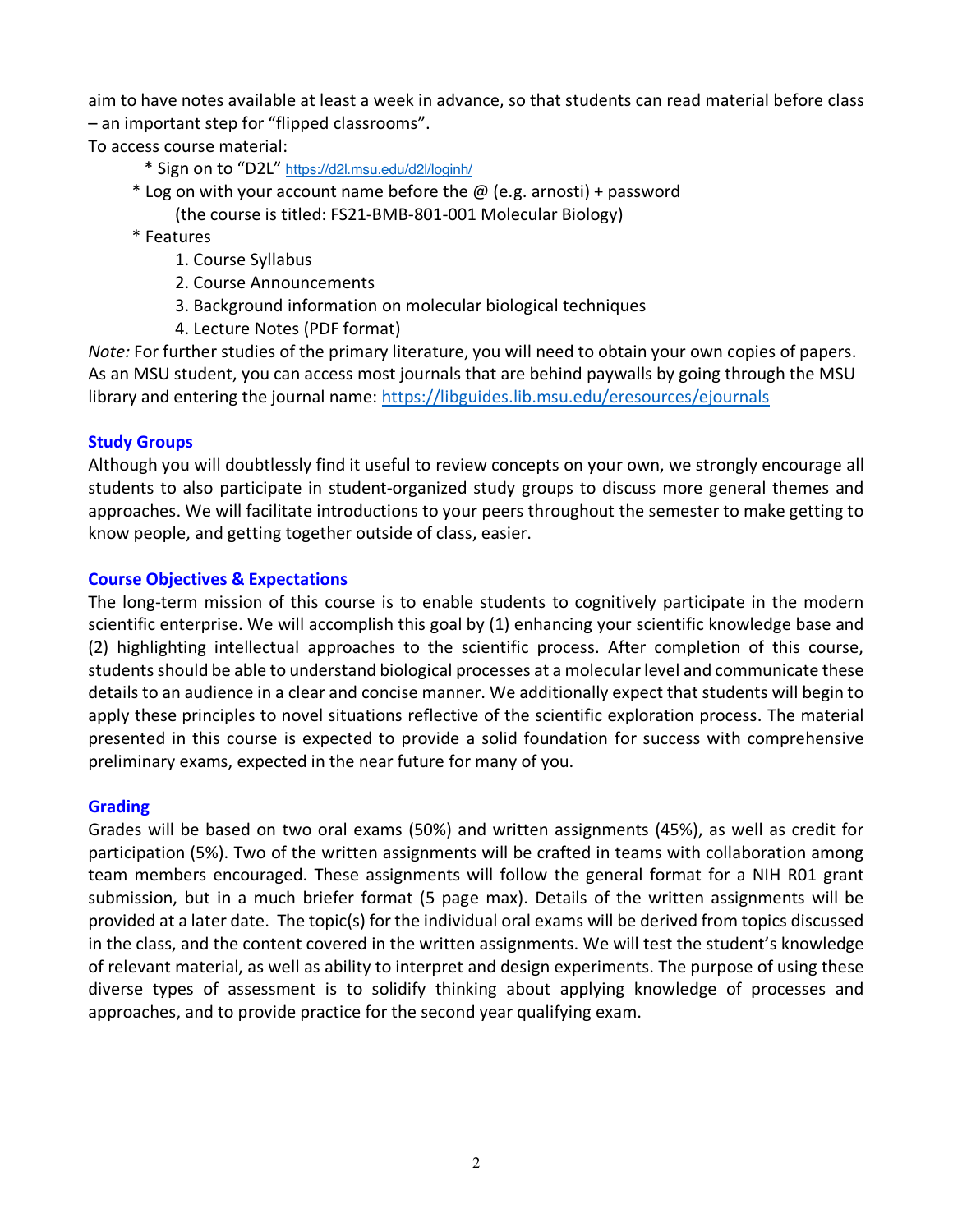## **Technical Assistance**

If you need technical assistance at any time during the course you can:

- \* Visit the MSU Help site at http://help.msu.edu
- \* Visit the Desire2Learn Help Site at http://help.d2l.msu.edu
- \* Call the MSU IT Service Desk at (517)432-6200, (844)678-6200, or e-mail at ithelp@msu.edu
- \* Request assistance navigating and requesting instructional design help:

https://tech.msu.edu/service-catalog/teaching/instructional-design-development/

\* Browser/mobile support for D2L can be found at:

https://documentation.brightspace.com/EN/brightspace/requirements/all/browser\_support.htm \* Guide for internet speed: https://broadbandnow.com/guides/how-much-internet-speed-do-i-need.

For most courses, 25 Mbps should work. If there is no mandatory video component, then students may be able to interact with the course with a slower connection. However, some course activities require access to "high speed" internet.

## **Additional Policies**

- 1. Attendance & Absences We will record the classes (not breakout sessions, however) so that all students can access the presentations and discussions through D2L. We strongly encourage students to attend all class sessions, and a small percentage of the grade will reflect participation. If for any reason you are not able to attend a class, we understand! No need to provide a doctor's certificate in case of illness.
- 2. Academic Integrity/Cheating Policy Your written exercises will represent the efforts of your team; as with all scholarly documents, plagiarism is not acceptable (https://msu.edu/unit/ombud./academic-integrity/plagiarism-policy.html). If you have concerns about the integrity of any work in the class, you can discuss with any of the instructors, or TA, or anonymously by contacting the MSU ombudsperson (https://ombud.msu.edu).
- 3. Accommodations for Persons with Disabilities The instructors are here to serve you, and make this course a stepping stone in your professional development. Whether or not you have an officially recognized disability, we will seek to find accommodations for any obstacle to your success.
- 4. Learning Continuity Statement If something arises that will interfere with attending on an ongoing basis, please let the instructors know, and we will work to find a solution. In case a student cannot complete the course for medical or other reasons, it is possible to obtain a deferral, allowing completion at a later date.
- 5. Course Continuity Statement Bill Henry will supervise the first part of the course, and David Arnosti the latter portion. We will both be present for all classes, and in case of instructor illness will cover for each other. Our TA Diego Granados-Villaneuva will present weekly recitations, and will provide backup for the instructors. Communications about the course should normally be directed at the TA and/or the lead instructor for that portion of the course.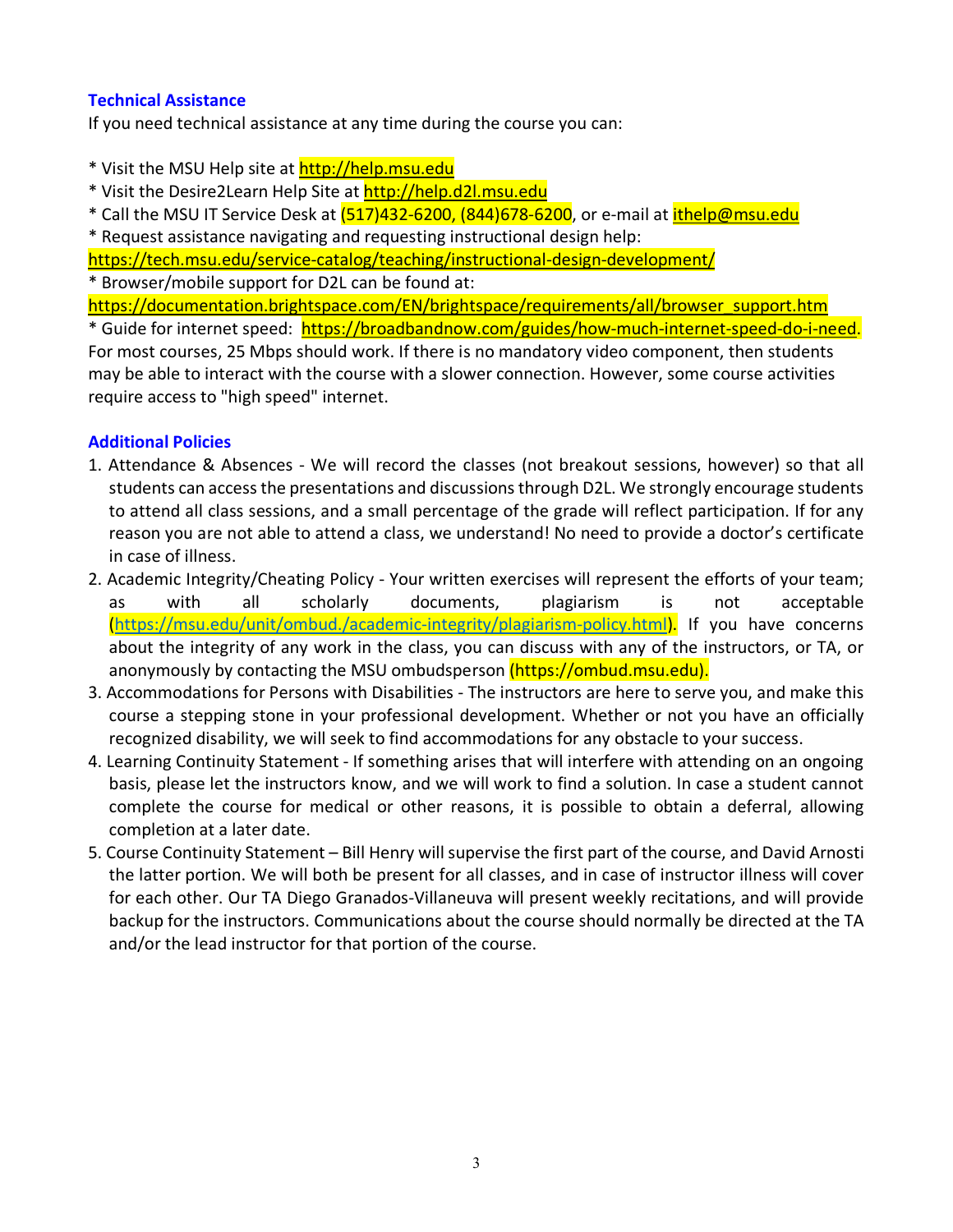# **Lecture Schedule**

| Lecture #  | <b>Date</b>      | <b>Instructor</b>         | <b>Topic</b>                                              |
|------------|------------------|---------------------------|-----------------------------------------------------------|
| Lecture 1  | Sept 1           | <b>Both</b>               | Course Introduction                                       |
| Lecture 2  | Sept 3           | Henry                     | DNA Structure & Genome Structure                          |
| Lecture 3  | Sept 8           | Henry                     | <b>Centromeres &amp; Telomeres</b>                        |
| Lecture 4  | Sept 10          | Henry                     | <b>DNA Topology</b>                                       |
| Lecture 5  | Sept 13          | Henry                     | <b>DNA Topoisomerases</b>                                 |
| Lecture 6  | Sept 15          | Henry                     | Chromatin Remodeling I (Covalent Modification)            |
| Lecture 7  | Sept 17          | Henry                     | Chromatin Remodeling II (ATP-dependent)                   |
| Lecture 8  | Sept 20          | Henry                     | DNA Replication I (Introduction & Overview)               |
| Lecture 9  | Sept 22          | Henry                     | DNA Replication II (Origin Function)                      |
| Lecture 10 | Sept 24          | Henry                     | DNA Replication III (DNA Pol Function)                    |
| Lecture 11 | Sept 27          | Henry                     | DNA Replication IV (Licensing)                            |
| Lecture 12 | Sept 29          | Henry                     | DNA Repair I (Base Excision Repair)                       |
| Lecture 13 | Oct 1            | Henry                     | DNA Repair II (Nucleotide Excision Repair)                |
| Lecture 14 | Oct 4            | Henry                     | DNA Repair III (Double strand break Repair)               |
| Lecture 15 | Oct 6            | Henry                     | DNA Modification I - Restriction & Ligation               |
| Lecture 16 | Oct 8            | Henry                     | <b>Content Discussion &amp; Exam Review</b>               |
| Lecture 17 | Oct 11           | Henry                     | Mitochondrial DNA Replication                             |
| Lecture 18 | <b>Oct 13</b>    | Henry                     | DNA Analysis & Methods                                    |
| Lecture 19 | Oct 15           | Henry                     | <b>DNA Modification II - CRISPR</b>                       |
|            |                  |                           | Midterm Oral Exam (Week of October 11-15, times Arranged) |
| Lecture 20 | <b>Oct 18</b>    | Arnosti                   | Reverse transcriptase and retroviruses                    |
| Lecture 21 | <b>Oct 20</b>    | Arnosti                   | <b>Recombination I</b>                                    |
| Lecture 22 | <b>Oct 22</b>    | Arnosti                   | <b>Recombination II</b>                                   |
| Lecture 23 | Oct 25?          | Arnosti                   | Overview of transcription and methods I                   |
| Lecture 24 | Oct 27           | Arnosti                   | Overview of transcription and methods II                  |
| Lecture 25 | Oct 29           | Arnosti                   | RNA polymerases, bacterial initiation                     |
| Lecture 26 | Nov 1            | Arnosti                   | The lac operon: a half-century of innovation              |
| Lecture 27 | Nov <sub>3</sub> | Arnosti                   | Termination and attenuation                               |
| Lecture 28 | Nov <sub>5</sub> | Arnosti                   | Transcription: eukaryotes and archaea                     |
| Lecture 29 | Nov 8            | Arnosti                   | Eukaryotic RNA polymerases and basal factors              |
| Lecture 30 | <b>Nov 10</b>    | Arnosti                   | Transcriptional activation and repression I               |
| Lecture 31 | <b>Nov 12</b>    | Arnosti                   | Transcriptional activation and repression II              |
| Lecture 32 | <b>Nov 15</b>    | Arnosti                   | Genome-wide and developmental regulation                  |
| Lecture 33 | Nov 17           | Arnosti                   | Capping and polyadenylation                               |
| Lecture 34 | <b>Nov 19</b>    | Arnosti                   | mRNA splicing I                                           |
| Lecture 35 | <b>Nov 22</b>    | Arnosti                   | mRNA splicing II                                          |
| Lecture 36 | Nov 24           | Arnosti                   | mRNA turnover                                             |
| Lecture 37 | <b>Nov 29</b>    | Arnosti                   | miRNA, piRNA, and RNA interference                        |
| Lecture 38 |                  | Dec 1 Granados-Villanueva | Translation                                               |
| Lecture 39 | Dec 3            | Arnosti                   | The ribosome; structure and function                      |
| Lecture 40 | Dec <sub>6</sub> | Arnosti                   | Alternative translational codes                           |
| Lecture 41 | Dec 8            | Arnosti                   | 'omic analysis of translation                             |
| Lecture 42 | Dec 10           | Arnosti                   | <b>Translational regulation</b>                           |
|            |                  |                           | Final Oral Exam (Week of December 13-17, times Arranged)  |